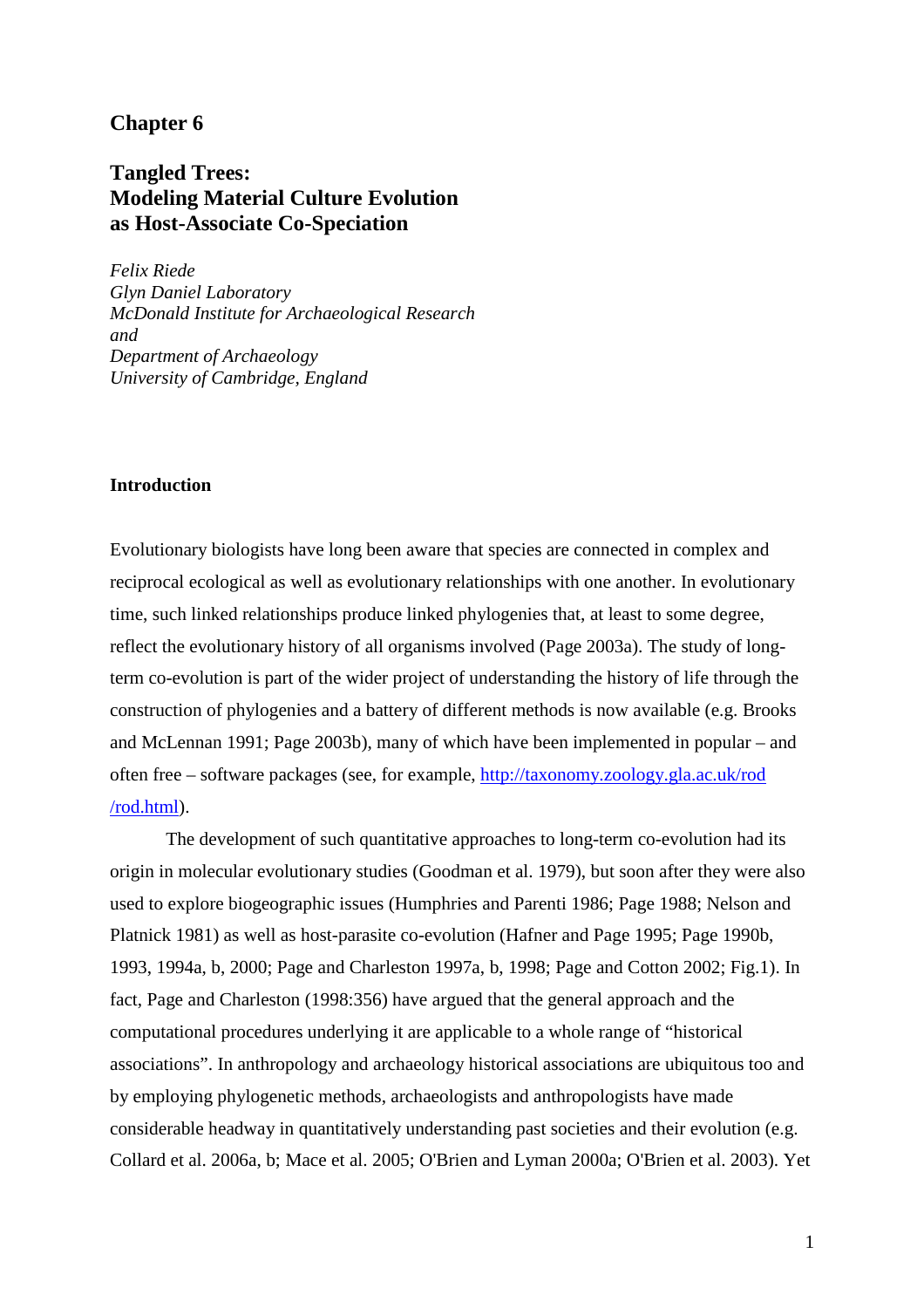it remains unclear to what extent 'descent with modification' (within one lineage) can be linked with 'association by descent' (across two or more lineages; Jordan and Mace 2006).

### Fig 1 about here

In this paper, I would thus like to explore in somewhat greater depth the salient points of contact between 'historical associations' in biological and cultural evolution. The argument presented rests on three premises, one conceptual and two methodological:

- 1. The relation of humans as biological entities and culture can be understood as one of host and associate (e.g. Brodie 1996; Cullen 1993a, b, 1995, 1996a, b; Dawkins 1976 Dennett 1995; Sperber 1996).
- 2. Useful Darwinian models of short-to-medium-term cultural evolution can be derived from quantitative epidemiology (e.g. Boyd and Richerson 1985; Durham 1991; Kendel and Laland 2000; Lumsden and Wilson 1981).
- 3. Long-term cultural evolution as seen in the archaeological record can be modelled using phylogenetic approaches (e.g. Lipo et al. 2006; Mace et al. 2005; O'Brien et al. 2003).

If these three premises can be shown to be robust, an application of *co-speciation* (or *co-phylogeny*) models rather than *co-evolution* models to archaeological questions is warranted because "cospeciation is coevolution that occurs in macroevolutionary time" (Page 2003a:2; see also Brooks and McLennan 1991). Microevolutionary models are at the heart of gene-culture co-evolution approaches (Boyd and Richerson 1992), but it has been argued that for archaeological problems macro-evolutionary models are analytically more appropriate (Lyman and O'Brien 2001). It is important to remember too that the degree to which a lineage displays cladogenetic patterns depends on both the evolutionary processes and forces at work (e.g. the amount of variation, the strength of selection, the degree of isolation, etc.) and also on how the units of analysis (i.e. the taxa) are defined. While the importance of particular evolutionary forces will usually emerge only *after* an analysis has been conducted, the taxonomic units must, at least initially, be defined *prior* to analysis. Biologists (e.g. Ereshefsky 1992; Hull 1965, 1978, 1987; Lewontin 1970) have grappled long since with issues of unit definition and recent efforts in archaeology have also made some headway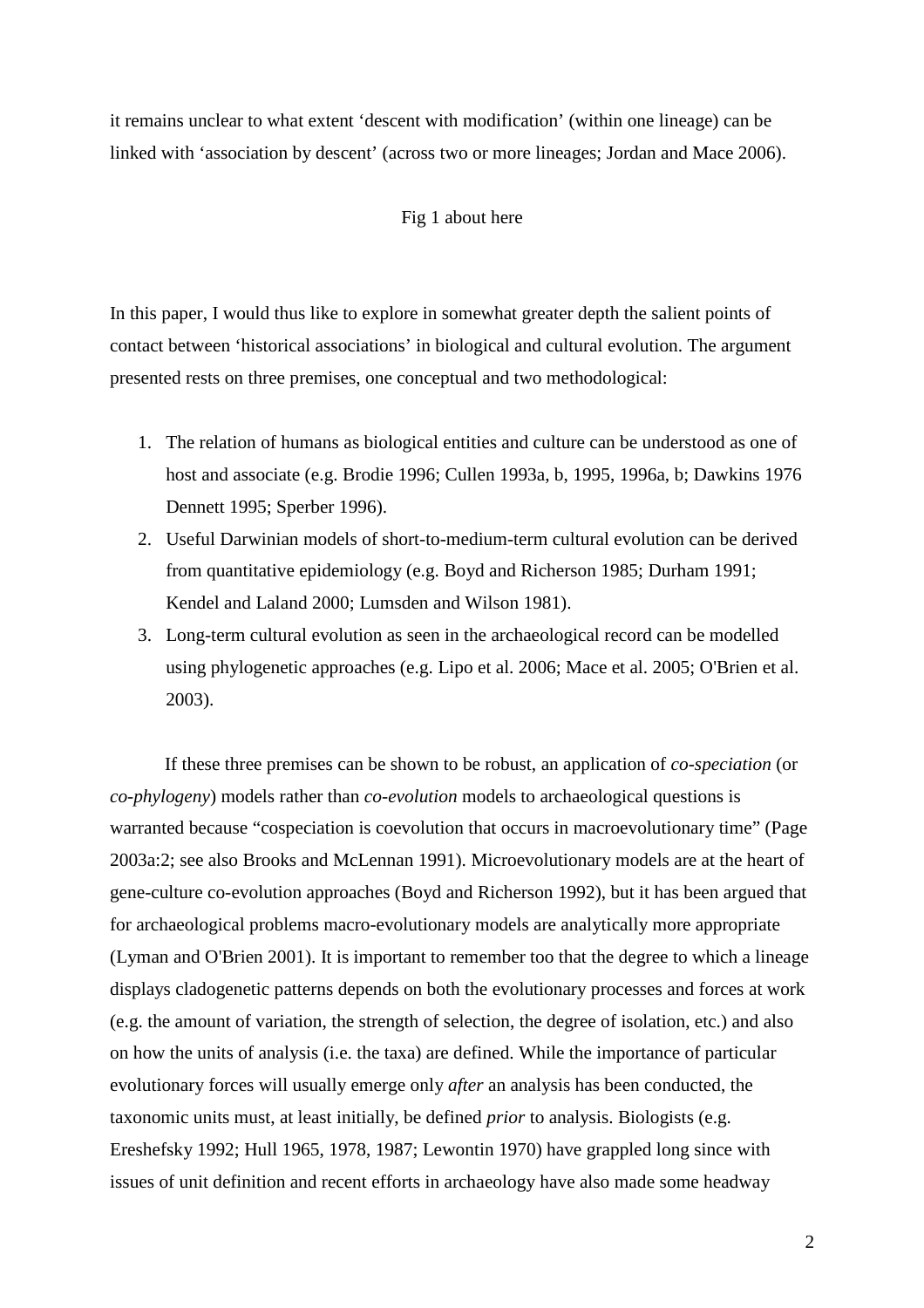(Dunnell 1995; Ramenofsky and Steffen 1998). However, general discussions of unit definitions for evolutionary archaeological analyses are lacking.

This paper is divided into two parts. In part one, a brief discussion of archaeological taxonomic units and their definition sets the stage for an exploration of the conceptual premise of linked cultural evolutionary dynamics. Although some archaeologists have argued that human culture can be conceptualized as parasitic to its carriers (especially: Cullen 1993a, b, 1995, 1996a, b), it is argued here that any demonstrable historical association between the sets of artefacts studied suffices to warrant an attempt at applying co-phylogenetic methods. There is in fact no need to resort to "bizarre" (Ingold 1993:195) theories of cultural viruses: *If* two or more artefact lineages display cladogenetic evolutionary patterns and *if* the processes of social information transmission that underlie these artefact lineages are somehow linked – through, for instance, the context of their transmission, their use context or as part of multicomponent artefact systems – then co-phylogenetic patterns should emerge. In line with the discussion of Page and Charleston (1998), co-speciation models and their attendant methods are *in principle* applicable in any case where sets of phylogenies are linked in their evolutionary dynamics, no matter whether these phylogenies are based on morphological, genetic or artefact data. The degree to which given lineages do show co-phylogenetic patterns then becomes an empirical question. The second part of the paper presents the rationale of cospeciation analysis and a brief case study using the co-evolution of European table knives and forks from the  $16<sup>th</sup>$  to the  $20<sup>th</sup>$  century (Brown 2002a; Himsworth 1953; Lassen 1960; Moore 1999; Singleton 1973). This case study serves to illustrate one possible approach that implements a co-phylogenetic approach to material culture change based on historical descent. The potential benefits are clear: Studying only one aspect of a given social group's material culture repertoire, such as knives or projectile points will inevitably yield a very limited view of the 'total' history of this group, even if this particular artefact type is in some sense historically important. Co-speciation models thus offer the possibility of exploring the historical dynamics of different artefacts, such as knives *and* forks or projectile points *and* ceramics within one archaeological culture without relinquishing quantitative and phylogenetic rigour.

### **Part 1: Archaeological Taxonomic Units and Historical Association**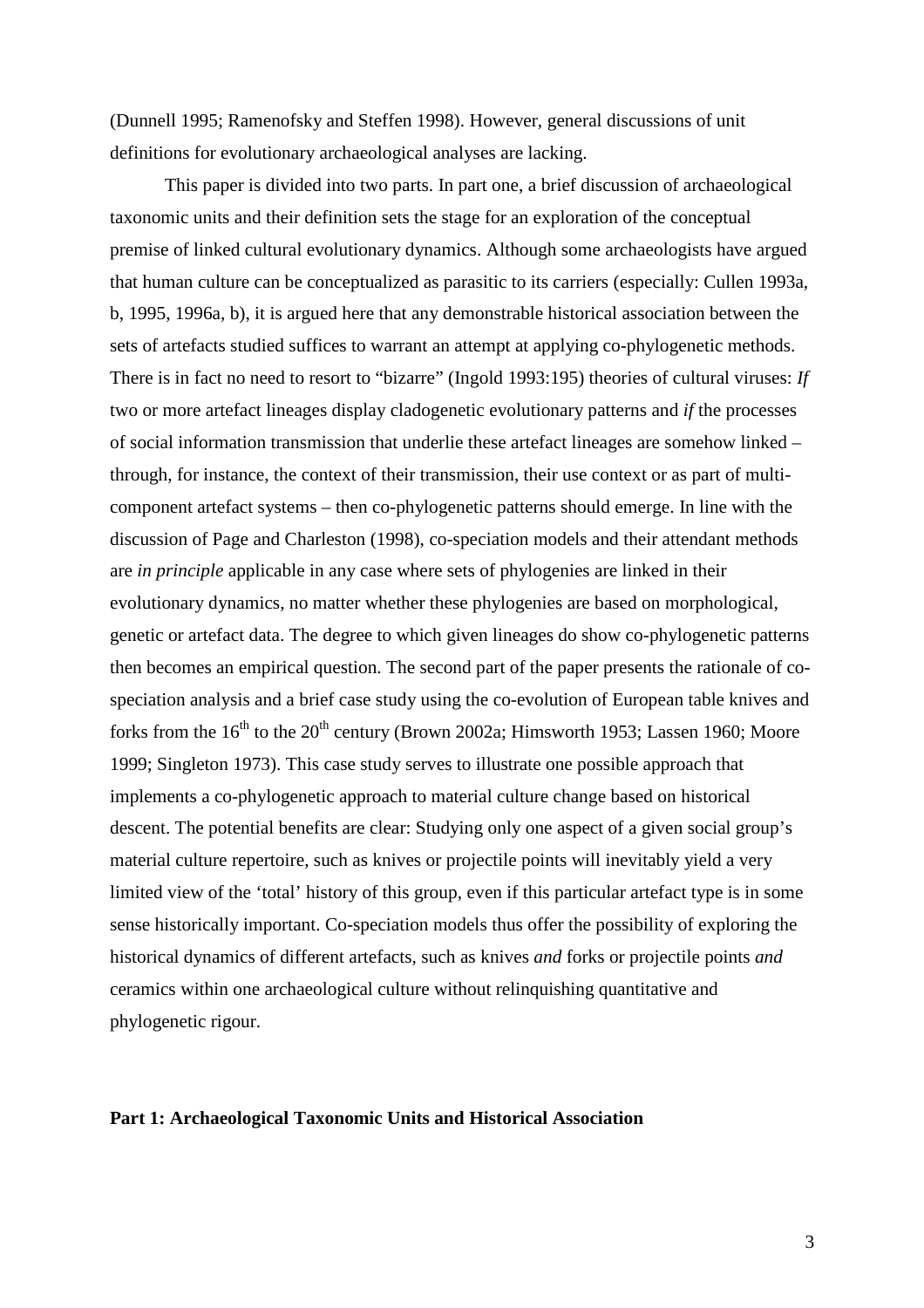In his discussion of how fossil hominins and Palaeolithic stone tools relate to one another, Foley (1987) suggested the use of archaeological taxonomic units (ATUs) defined at the appropriate level of (technological and geographic) resolution. More recently, Gamble et al. (2005) similarly attempted to relate archaeological techno-complexes to population genetic units in the context of the Late Palaeolithic re-colonization of Europe. These ATUs are intended to be the "cultural counterpart to the operational taxonomic unit (OTU) of biology and evolutionary science" (Gamble et al. 2005:195) and their purpose is to circumvent the pitfalls of using traditional typologically defined archaeological units for Darwinian archaeological analysis (Lyman and O'Brien 2003; O'Brien and Lyman 2004; O'Brien et al. 2002). Despite their use of evidently evolutionary units, Gamble et al. (2005) stop short of employing evolutionary methods to analyse their archaeological dataset. Unless they are underwritten by some kind of evolutionary rationale, taxonomies remain inert classification exercises (Fig.2). Instead, within a cladistic approach to archaeology, taxonomic units can be defined through their character trait composition, following O'Brien and Lyman (2000a; O'Brien et al. 2002). It should then be possible to track higher-order ATUs up the cladogram: each monophyletic clade could be defined as one ATU. Traditional typological divisions of the same material may or may not map onto such cladistic unit definitions.

### Fig 2 about here

Socially transmitted information is complex and extremely rich in semantic content and any given culture will harbour a plethora of "learning lineages" (Harmon et al. 2006:209), some of which will be expressed through material culture. Within a social group, information will be transmitted differentially, according to gender, age, rank, occupation and such like (e.g. Shennan 1996). In addition, the use-lives and hence 'generation lengths' of craft items varies and with this the potential for evolutionary change (i.e. how much diversity can be introduced into a lineage and how fast change can occur) will differ from lineage to lineage. Architecture, for instance often outlasts even biological generations, whilst items such as pots or arrowheads go through many 'generations' of production and reproduction within the lifetime of their maker. These differences in evolutionary potential for change between different facets of craft production within the same cultural group may give rise to a "dissonance" (Fletcher 1996:61) between the phylogenetic signals of each lineage. We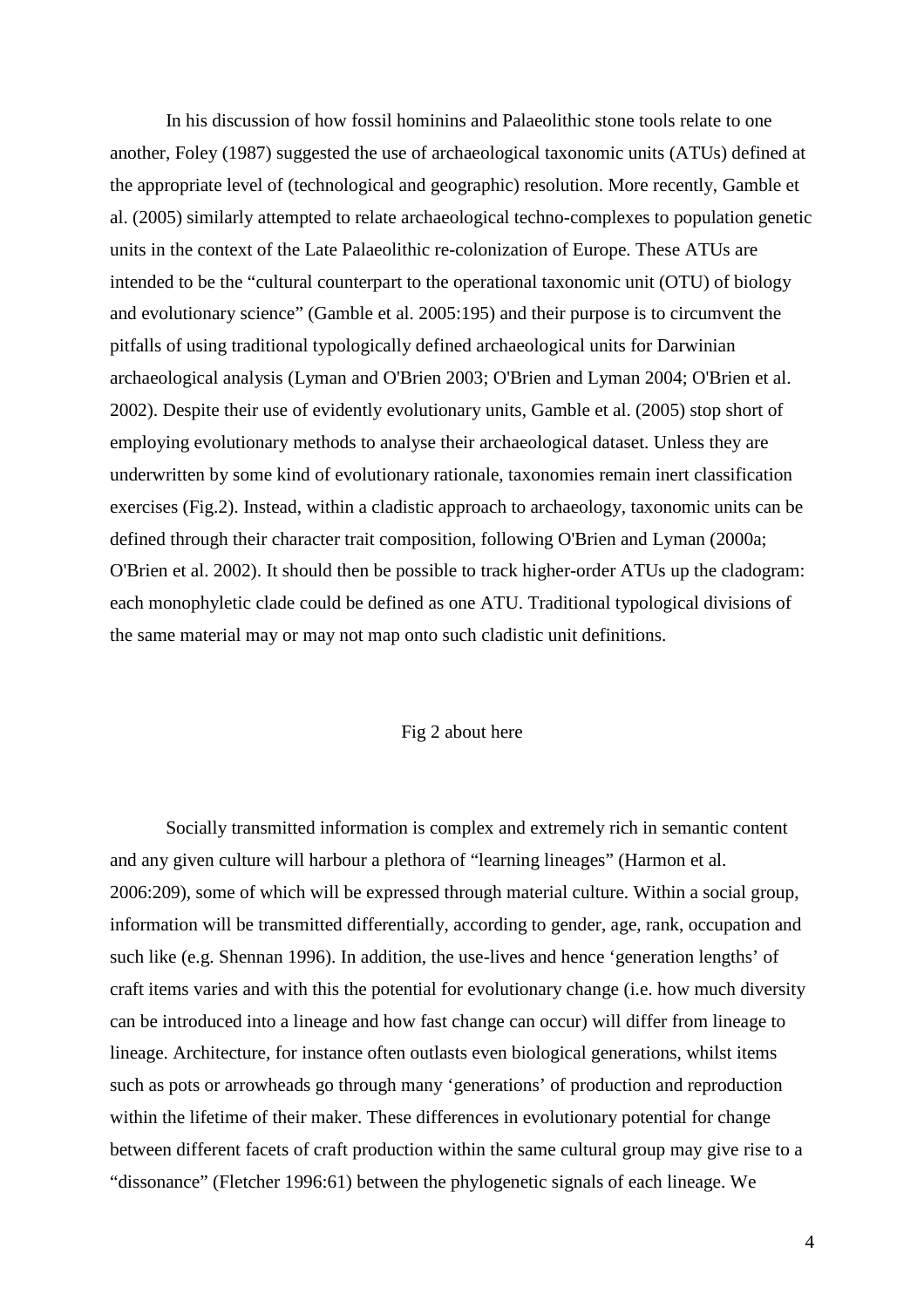should not, for example, expect ceramic and flint technology to evolve at the same rate or follow the same pattern, because each lineage will be responsive to differences in the transmission and use context. Exploring these differences as reflected in each lineage's phylogeny may then reveal interesting insights into the kinds of forces that shape cultural evolution *within* a given group.

The use of co-phylogenetic models and methods may therefore take artefact phylogenies beyond the investigation of single lineages and towards a better understanding of the bio-cultural evolutionary forces at work within past groups. An important step towards successfully addressing questions of long-term co-evolution between human biology and culture or between different aspects of human culture (material or linguistic) is selecting the appropriate ATUs for the task at hand. Page and Charleston (1998) have provided the overarching rationale for a phylogenetic approach to such co-evolution. They argue that a variety of co-evolutionary scenarios can be treated as largely identical from a methodological point of view and that phylogenetics offers a useful tool for formally exploring co-evolution scenarios. The phylogenies used can variously be based on morphological, molecular, linguistic, material culture or behavioural data and the degree to which they exhibit congruence and the reasons for why they do or do not tell the same stories, must be evaluated on a case-by case basis. Here, an approach to long-term cultural co-evolution is presented using the tree reconciliation methods from within an approach known as 'component analysis'.

### **Part 2: Historical Associations in Culture and the Evolution of European Cutlery**

Component analysis is one of the techniques often employed in the study of long-term coevolution between biological systems (Nelson and Platnick 1981; Page 1990a). On the basis of it a variety of co-evolutionary issues can be addressed. In the biological world these include biogeography, gene-species relations as well as host-parasite co-evolution. Component analysis is a method of analysing cladograms by dividing them into parts of analytical interest. Components refer to such usually monophyletic parts of a cladogram and "each component may be conceived of as representing a group of kinds" (Nelson and Platnick 1981:65). A small number of previous studies have tentatively explored the usefulness of treecomparisons, comparing trees generated using biological and cultural data (Robson Brown 1995) as well as sets of trees generated on the basis of different aspects of cultural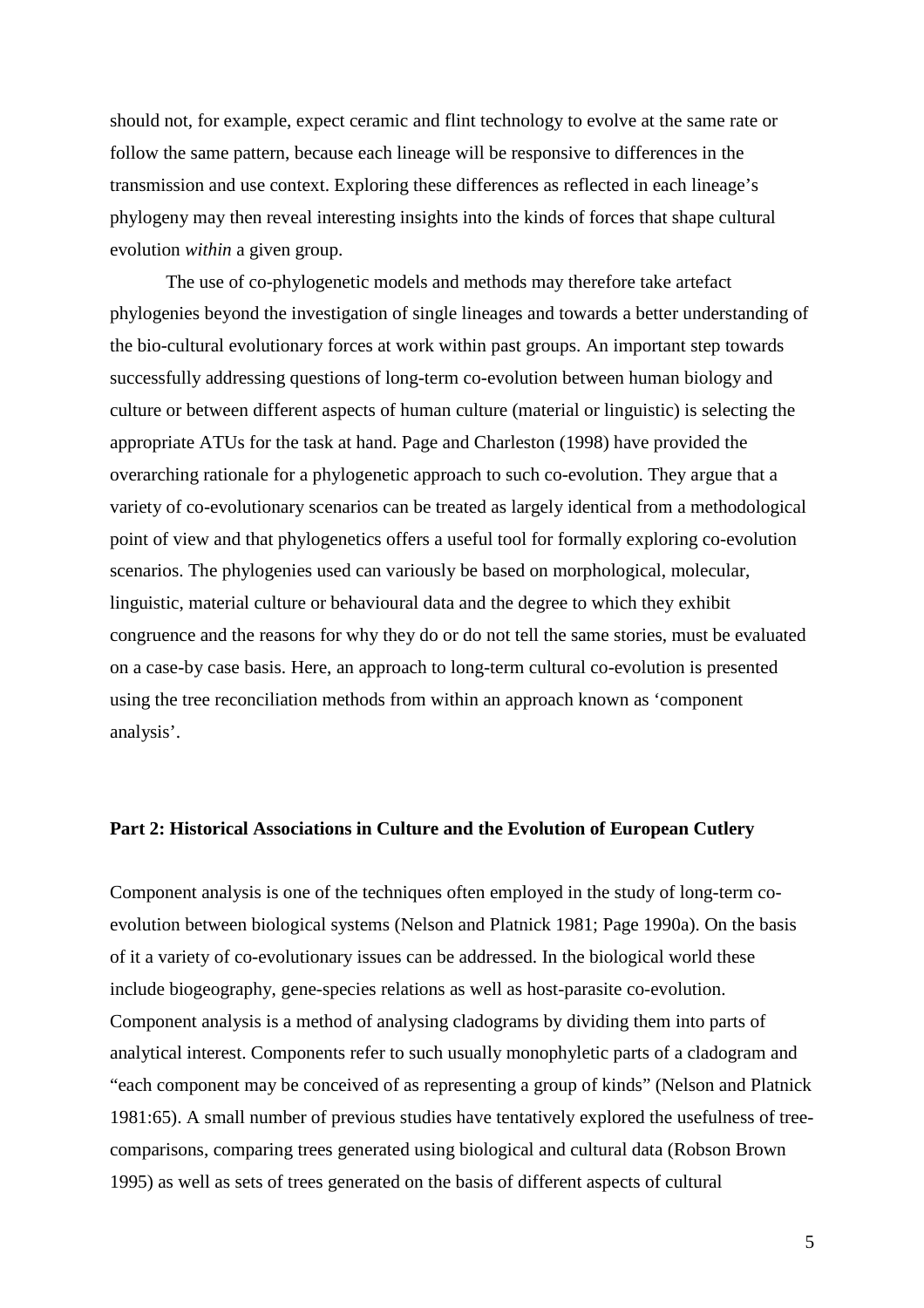information (Jordan and Mace 2006). In the latter study, Jordan and Mace restricted themselves to comparing the topologies (shape) of their trees to randomly generated sets of trees. This kind of analysis can yield interesting insights about the coherence of cultural 'cores', but relies on using the same (or at least the same number of) taxonomic units for the initial or fundamental tree building.

In contrast, the approach followed here departs from this constraint – equal numbers of terminal taxonomic units are not a requirement for component analysis – whilst accepting another: for reconciling phylogenetic trees they must be fully resolved. Fully bifurcating resolution is rarely achieved in biological or cultural phylogenetic studies. Polytomies are caused by insufficient data resolution or real events – neither biological nor cultural evolution need proceed in a strictly bifurcating manner (Lewis et al. 2005; Maddison 1989; Walsh et al. 1999). European table cutlery was chosen as an example here for a variety of reasons. Data are readily available in collectors' catalogues and individual specimens are often conveniently dated to their year of manufacture, allowing for very high chronological resolution. Table cutlery was deemed to be well suited because the technological and social environment of cutlery manufacture and use are well known (Bailey 1927; Marquardt 1997; Singleton 1973; Wolfman and Gold 1994; Brown 2002a; Moore 1999). In addition, from the  $17<sup>th</sup>$  century onwards knives, forks and to a lesser degree spoons were sold in sets and this coupling of particular specimens (here taken as representative of the population) within a given set is indicative of 'historical association'. This paper is intended to be primarily a methodological exploration and the main reason for the selection of this particular data set is its illustrative nature with regard to the co-phylogenetic approach. However, a larger and rather more conceptual issue is also at stake. The term 'evolution' is often used in literature about cutlery design and manufacture, yet the art historical or art appreciative framework in which cutlery is usually considered is steeped in a typological view of the material (Ziman 2000; Ziman et al. 2002). It has already been suggested that evolutionary archaeological approaches are applicable to historical archaeology (O'Brien and Lyman 2000b) and perhaps phylogenetic analyses of design articles will put hypotheses of recent material culture evolution on a more quantitative basis.

Tables 1 and 2 and fig 3 about here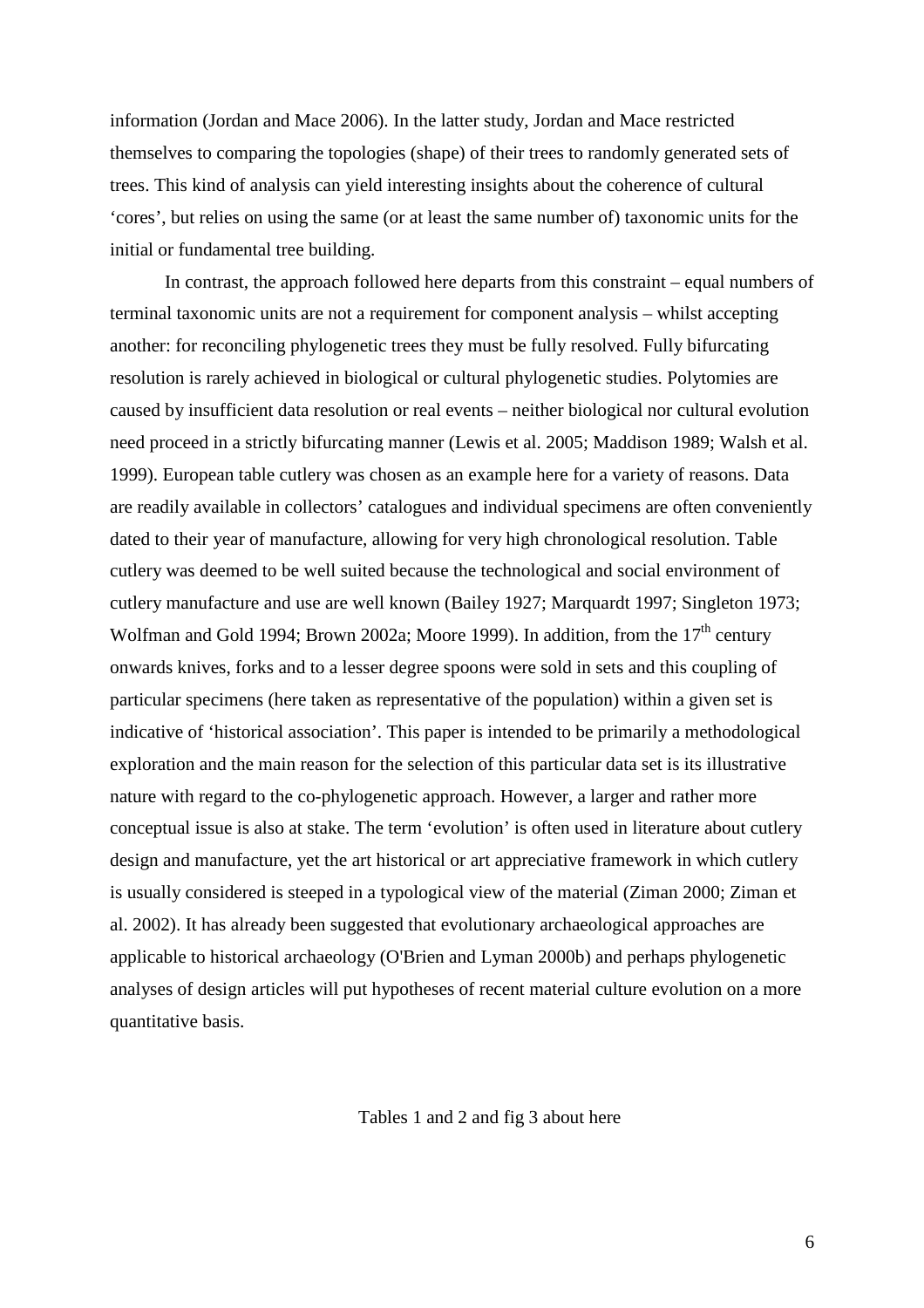Following the method of O'Brien et al. (2002), 15 knife taxa and 13 fork taxa were constructed. The characters and character states used are given in Fig.3 and Tables 1 and 2. Following taxon construction, cladograms were built using PAUP\*4.0b (Swofford 1998). Because the technologies employed in the manufacture of cutlery are complex, the Dollo parsimony setting was used (Gould 1970). Dollo parsimony stipulates that complex characters can be lost within a lineage but not re-evolve in identical form. Although commonly referred to as 'Dollo's Law', according to Gould (2002:902) it "only restates the general principles of mathematical probability for the specific case of temporal changes based on large numbers of relatively independent components". While the general applicability of Dollo's irreversibility law to biological systems is contested (e.g. Marshall et al. 1994; Wagner 1982), losses of *cultural* complexity may not be as rare as is often assumed (Diamond 2005; Henrich 2004; Rivers 1926) and even intentional revivals of old technologies or fashions rarely if ever lead to identical objects. While superficially similar cultural constellations certainly did evolve repeatedly, these are not true homoplasies (parallel evolution of identical character states) nor are they true reversals if they occur in the same lineage. For instance, the large tanged points of the middle Upper Palaeolithic Gravettian, the so-called Font-Robert points, appear very similar to later tanged points of almost identical dimensions, such as Bromme points, which occur primarily along the Northern European periphery during the Late Upper Palaeolithic. However, although they do both come from the ATU termed the European Upper Palaeolithic, the two point types are most certainly not historically related in any meaningful sense and they can be distinguished on technological grounds, if the identifying characters are correctly chosen.

### Table 3 about here

Both the knife- and the fork-dataset exhibit a very strong phylogenetic signal and a randomization test shows that tree length is significantly shorter than expected (Table 3). The analysis yields one and two equally parsimonious fully resolved trees for knives and forks respectively. Unfortunately, not enough data were available for spoons. Bootstrapping gave branch support levels of generally between 60% and 99%. Given that all specimens come from cutlery makers associated with the Sheffield tradition (Singleton 1973) such a strong phylogenetic signal is not unexpected. All trees (Fig.4) were rooted using the oldest specimen (dated 1580) taken to represent an 'ancestral' form.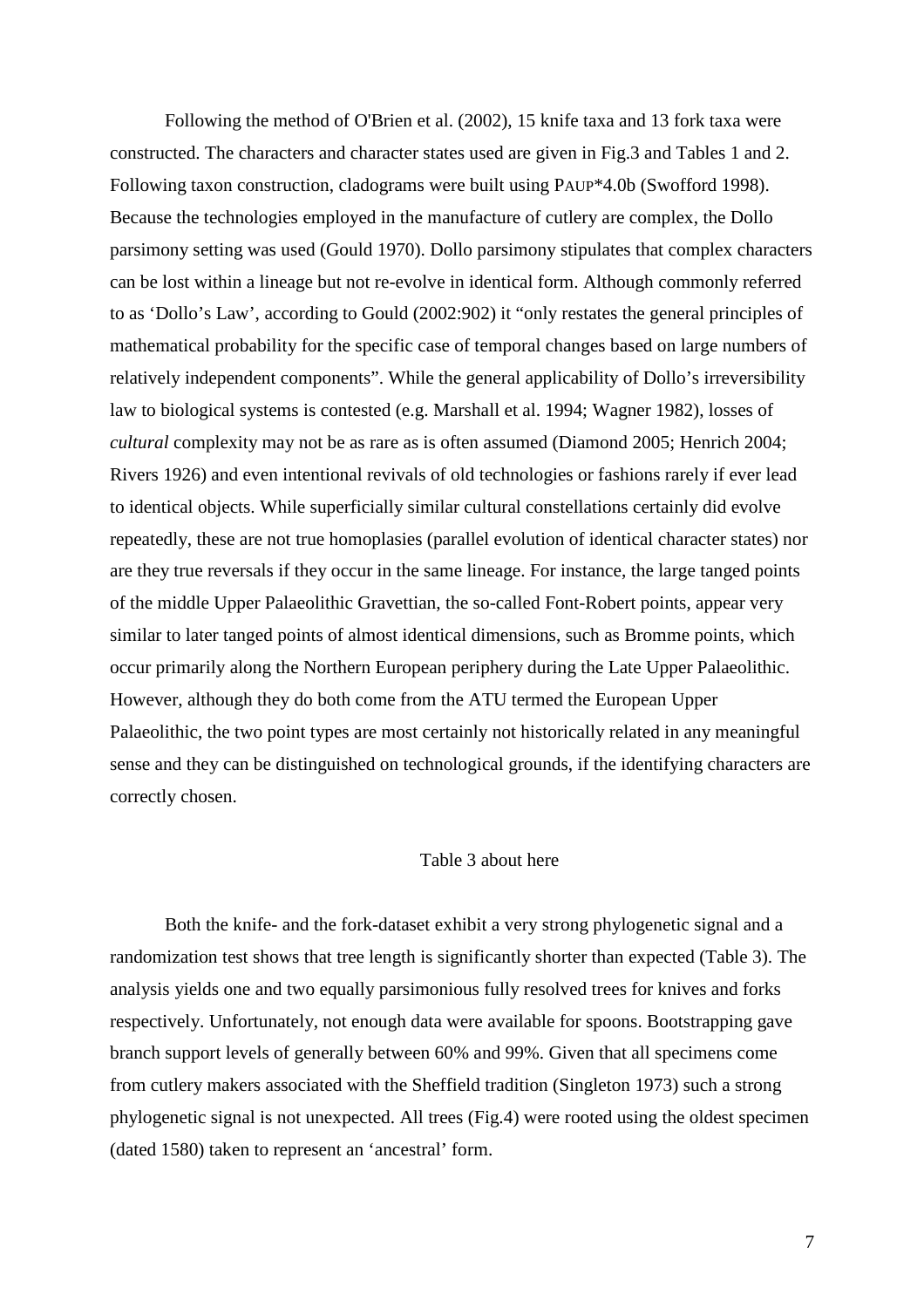### Fig 4 about here

In turn, these trees were reconciled using the TREEMAP and GENETREE software packages (Page 1994a; Page 1998). Two taxa were taken to be associated when they had been sold in a set. The basic output consists of a so-called tanglegram (Fig.5), which juxtaposes the two cladograms and plots the associations between terminal taxa. It is a useful tool for visually assessing the differences in branching pattern between the trees. Further, the reconciled tree incorporates information from both original trees and provides a measure of the extent to which the two lineages have diverged: Using a model of possible processes that underlie the incongruence between trees allows a quantification of optimality criteria for tree reconciliation (Table 4): Reconciliation will minimize the costs of mapping associated components onto one another and the costs of these reconciliation actions can be varied from analysis to analysis. In the default setting (the one used here), duplications and losses will be minimized, whereas it is also possible to optimize only for duplications, assigning a zero cost and thereby effectively ignoring losses. Each reconciled pair will be associated with a particular score, the sum of the events needed to fit the associate into the host tree. This goodness-of-fit can be further assessed through a randomization test, where a set of trees is randomly generated using the same number of taxa as the original host tree. The total reconciliation cost of these random trees can then be compared with the reconciliation cost of the actual host tree. A heuristic search algorithm will retrieve from within the set of associate trees those with the lowest cost and these trees will be maximally parsimonious in the sense of minimizing the total number of events required to explain the evolutionary history of the associate. For instance, if two lineages share an identical evolutionary history, reconciliation cost will be zero.

#### Table 4 and fig 5 about here

Because tree reconciliation aims to preserve all the historical information contained in the input tree, the reconciled tree or trees are likely to be complicated, depending primarily on the degree to which the analyzed lineages have diverged, the number of equally parsimonious trees for each lineage and the extent to which associations are shared across taxa. It is desirable to constrain the input as much as possible as the number of equal-cost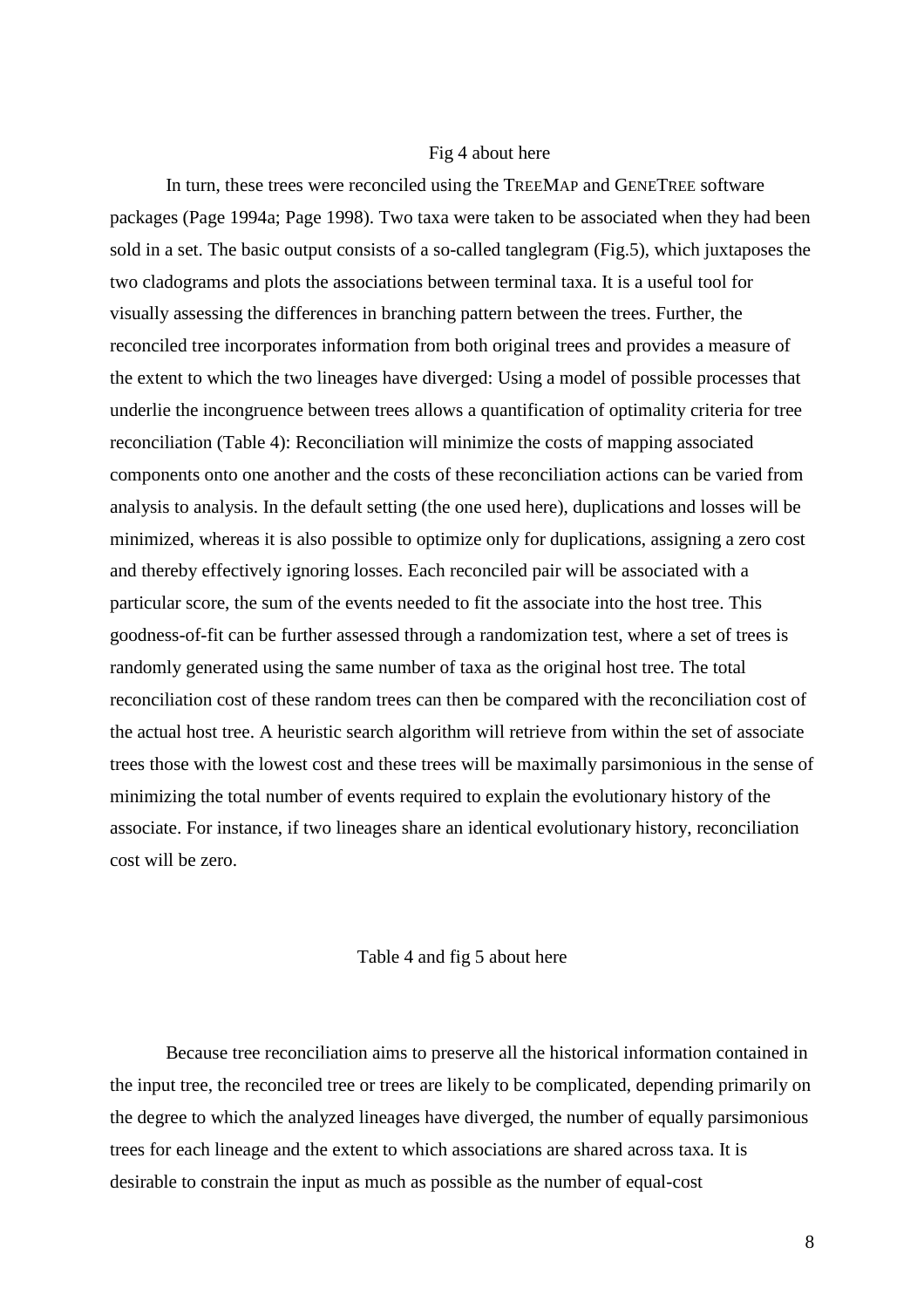reconciliations rises sharply with the number of input tree combinations. In addition, the utility of this approach is at present constrained by the need for fully resolved input trees and the inability of taking account of horizontal associations (i.e. gene transfer  $\sim$  contact). However, as Page and Charleston (1997b:63) note "the mapping and construction of reconciled trees is consistent for polytomous trees" and can potentially be incorporated into future releases of the appropriate software (see http://evolve.zoo.ox.ac.uk/software/TreeMap). With regards to horizontal associations, experimental versions of TREEMAP (Page and Charleston 2002) are able to accommodate them, producing 'jungles' instead of trees (Charleston 1998; Charleston and Perkins 2003).

### **Conclusion**

It is suggested here that component analysis could be a useful further avenue for evolutionary archaeologists to explore if the phylogenetic study of culture is to be taken beyond single cladograms. Hafner and Page (1995:79) suggest that "component analysis is sufficiently general to be applied to any historical association". Many historical processes, be it in biology (Mirkin et al. 1997), at the interface between biology and culture (Foley 1987, 2002; Robson Brown 1995) or between different facets of culture (Jordan and Mace 2006) are made up of multiple lineages of information transmission and these lineages may be linked through historical association, However, the constituent trees respond to different evolutionary pressures and dynamics and therefore exhibit different branching patterns. Although rather complex in implementation and interpretation, the co-phylogenetic approach presented here offers one possible means of operationalizing Gamble et al.'s (2005) archaeological taxonomic units. Micro-evolutionary everyday processes of tool-making, situated within their rich social context, give rise to archaeologically observable lineages of tool-making (Riede 2006). These lineages can be analyzed using cladistic methods and higher-order ATUs such as regional facies or cultures can be defined cladistically as monophyletic clades. When two or more artefact cladograms from the same cultural context are available, component analysis serves to visualize the relationship between them. Historical association of archaeological material culture lineages could, for instance, be defined through their co-occurrence in undisturbed contexts and the reconciled tree scores the extent to which the two lineages have diverged.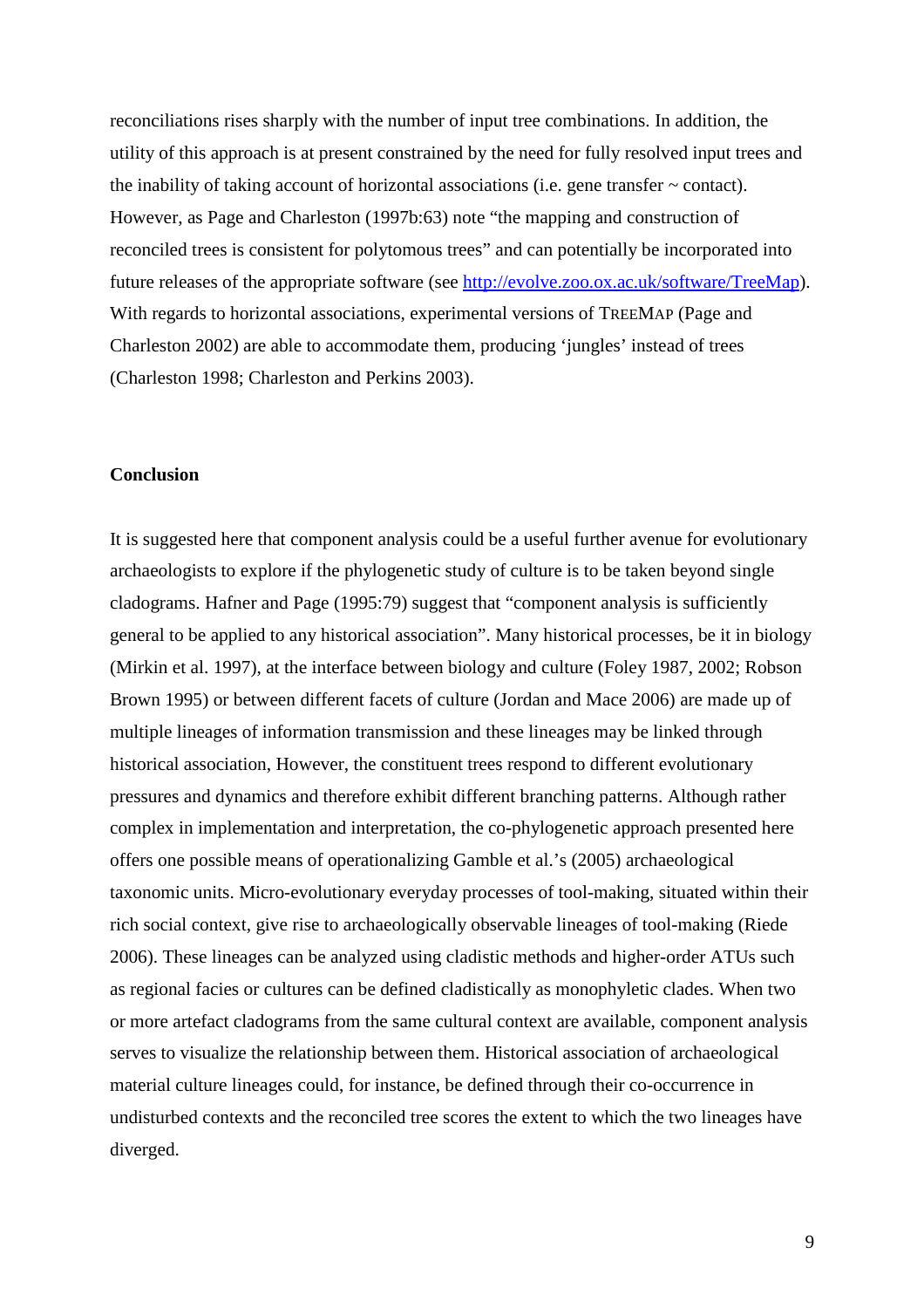At present, the inability of the available software packages to deal with trees that are not fully resolved still militates against a more productive application of tree reconciliation approaches to cultural data A further exploration of this approach is equally hampered by a lack of cultural phylogenies that are historically associated (see Collard et al. 2006a and b for an overview of currently available cultural phylogenies). This paper has taken some tentative steps towards outlining the theoretical foundation for an extension of the co-speciation approach to cultural data and draws attention to the ready availability of the appropriate, albeit still limited, software. In exploring the quantitative study of historical association, it is important to keep in mind that the analogy between the different kinds of historical associations is merely a heuristic tool. The argument is not that the processes are closely analogous, but that the *patterns* produced by these very different processes are in fact very similar and can therefore be studied using similar techniques (see Page and Charleston 1998). Future work can build on this foundation by exploring case studies of historically associated kinds of material culture and thereby further refine the approach.

#### **Acknowledgements**

I would like to thank Prof. Colin Renfrew for lending me his copy of Ben Cullen thesis, Prof. Stephen Shennan and the staff and students at CEACB at UCL for organizing a very stimulating conference and for giving me the opportunity to contribute to this volume. My ongoing doctoral research is supported by the Scandinavian Studies Trust, the H.M. Chadwick Fund, Pembroke College, the University of Cambridge, the Cambridge European Trust, and the Department of Archaeology, Cambridge.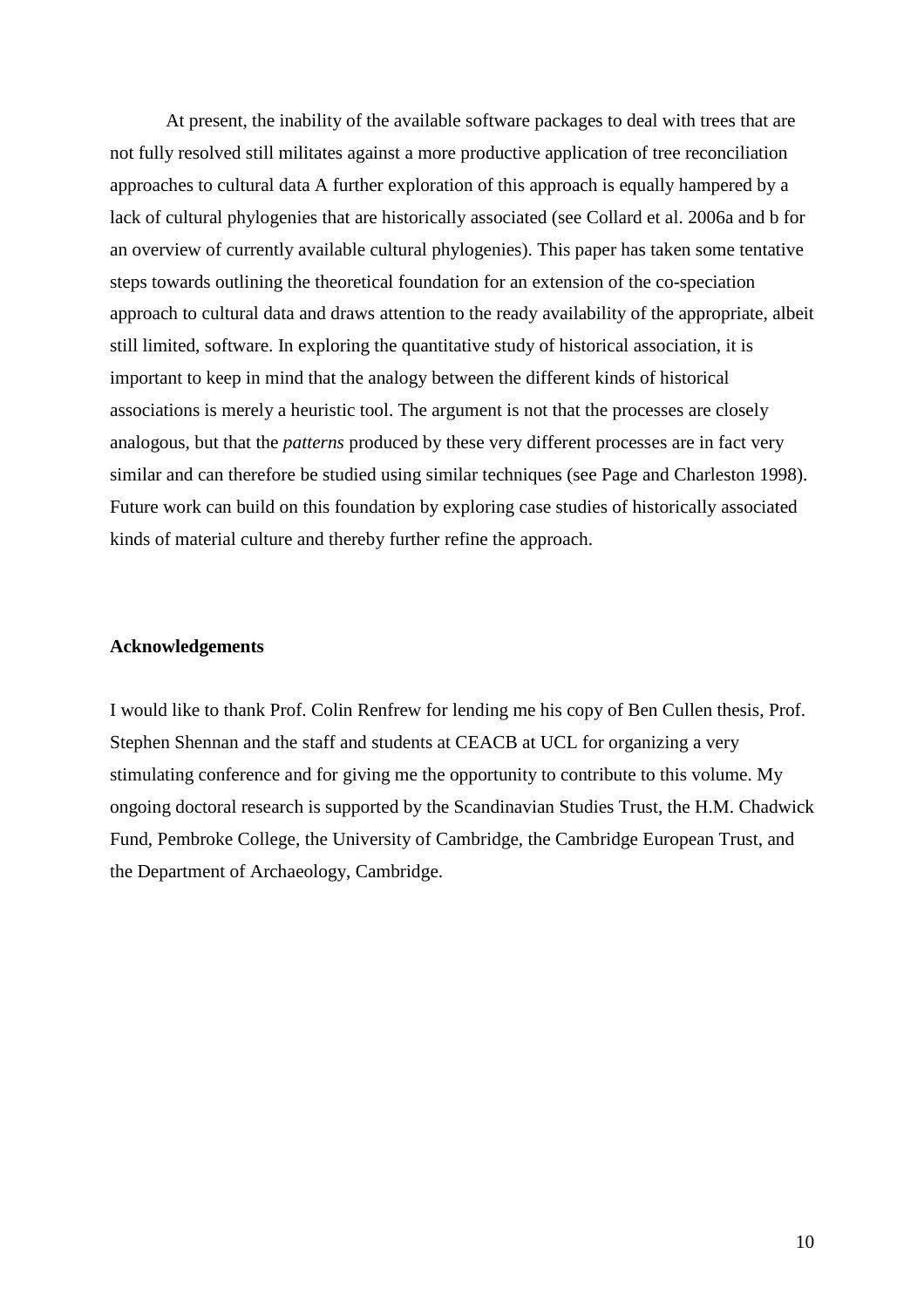# **References Cited**

Bailey, C.T.P. 1927. *Knives and Forks*. London: The Medici Society.

- Boyd, P. and P.J. Richerson 1992. How microevolutionary processes give rise to history*.* In M.H. Nitecki and D.V. Nitecki (eds.), *History and Evolution*, pp. 178-209. Albany N.Y.: SUNY Press.
- Boyd, R. and P.J. Richerson 1985. *Culture and the evolutionary process*. Chicago: University of Chicago Press.
- Brodie, R. 1996. *Virus of the mind: the new science of the meme*. Seattle: Integral Press.
- Brooks, D.R. and D.A. McLennan 1991. *Phylogeny, ecology, and behavior: a research program in comparative biology*. Chicago: University of Chicago Press.
- Brown, P. (ed.) 2002a. *British Cutlery: An Illustrated History of Design, Evolution and Use*. London: Philip Wilson.
- Brown, P. 2002b. Dining by Design*.* In P. Brown (ed.), *British Cutlery: An Illustrated History of Design, Evolution and Use*, pp. 43-51. London: Philip Wilson.
- Brown, P. 2002c, An Introduction to Evolution and Design*.* In P. Brown (ed.), *British Cutlery: An Illustrated History of Design, Evolution and Use*, pp. 11-18. London: Philip Wilson.
- Charleston, M.A. 1998. Jungles: a new solution to the host/parasite phylogeny reconciliation problem. *Mathematical Biosciences* 149(2): 191-223.
- Charleston, M.A. and S.L. Perkins 2003. Lizards, Malaria, and Jungles in the Caribbean*.* In R.D. Page (ed.), *Tangled Trees. Phylogeny, Cospeciation, and Coevolution*, pp. 65-92. Chicago: University of Chicago Press.
- Collard, M., S.J. Shennan and J.J. Tehrani 2006a. Branching versus Blending in Macroscale Cultural Evolution: A Comparative Study*.* In C.P. Lipo, M.J. O'Brien, M. Collard and S.J. Shennan (eds.), *Mapping our Ancestors. Phylogenetic Approaches in Anthropology and Prehistory*, pp. 53-65. New Brunswick: Aldine Transaction.
- Collard, M., S.J. Shennan and J.J. Tehrani 2006b. Branching, blending, and the evolution of cultural similarities and differences among human populations. *Evolution and Human Behaviour* 27(3): 169-184.
- Cullen, B.S. 1993a. *The Cultural Virus.* PhD thesis, University of Sydney.
- Cullen, B.S. 1993b. The Darwinian Resurgence and the Cultural Virus Critique. *Cambridge Archaeological Journal* 3(2): 179-202.
- Cullen, B.S. 1995. Living artefact, personal ecosystem, biocultural schizophrenia: a novel synthesis of processual and post-processual thinking. *Proceedings of the Prehistoric Society* 61: 371-391.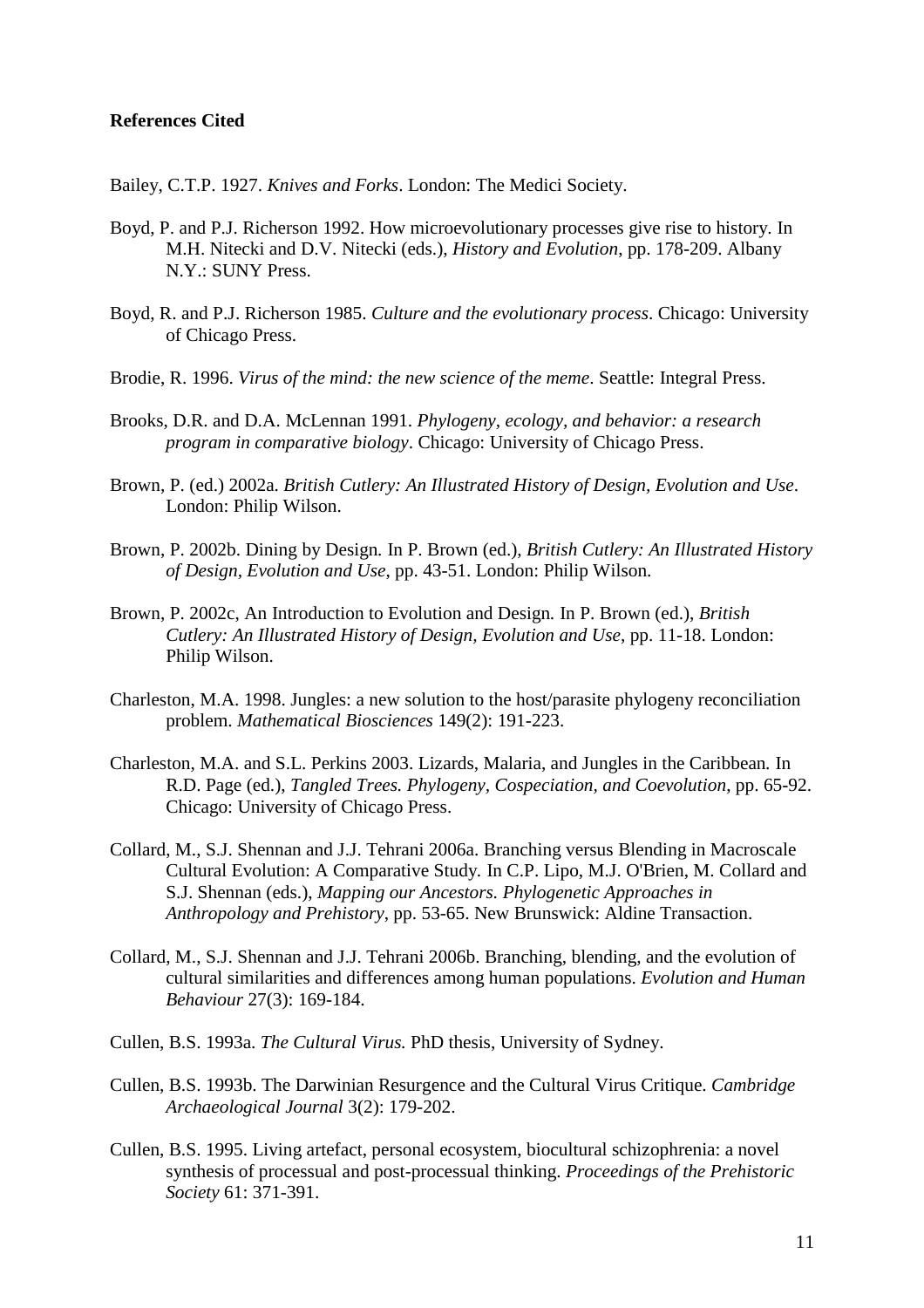- Cullen, B.S. 1996a. Cultural Virus Theory and the Eusocial Pottery Assemblage*.* In H.D.G. Maschner (ed.), *Darwinian Archaeologies*, pp. 43-59. New York: Plenum.
- Cullen, B.S. 1996b. Social interaction and viral phenomena*.* In J. Steele and S.J. Shennan (eds.), *The Archaeology of Human Ancestry. Power, Sex and Tradition*, pp.420-433. London: Routledge.
- Dawkins, R. 1976. *The Selfish Gene*. Oxford: Oxford University Press.
- Day, I. 2001. The Honours of the Table*.* In P. Brown (ed.), *British Cutlery: An Illustrated History of Design, Evolution and Use*, pp. 32-41. London: Philip Wilson.
- Dennett, D. 1995. *Darwin's Dangerous Idea. Evolution and the Meanings of Life*. London: Penguin.
- Diamond, J.M. 2005. *Collapse. How Societies Choose to Fail or Survive*. London: Penguin Books.
- Dunnell, R.C. 1995. What Is It That Actually Evolves? In P.A. Teltser (ed.), *Evolutionary Archaeology: Methodological Issues*, pp. 33-50. Tucson: University of Arizona Press.
- Durham, W.H. 1991. *Coevolution: Genes, Culture, and Human Diversity*. Stanford: Stanford University Press.
- Ereshefsky, M. (ed.) 1992. *The Units of Selection. Essays on the Nature of Species*. Cambridge, Mass.: MIT Press.
- Fletcher, R. 1996. Organized Dissonance. Multiple Code Structures in the Replication of Human Culture*.* In H.D.G. Maschner (ed.), *Darwinian Archaeologies*, pp. 61-86. New York: Plenum.
- Foley, R.A. 1987. Hominid species and stone tools assemblages: how are they related? *Antiquity* 61: 380-392.
- Foley, R.A. 2002. Parallel tracks in time: Human evolution and archaeology*.* In B. Cunliffe, W. Davies and C. Renfrew (eds.), *Archaeology. The Widening Debate*, pp. 3-42. Oxford: Oxford University Press.
- Gamble, C., W. Davies, P. Pettitt and M. Richards 2005. The Archaeological and Genetic Foundations of the European Population during the Late Glacial: Implications for 'Agricultural Thinking'. *Cambridge Archaeological Journal* 15(2): 193-223.
- Goodman, M., J. Czelusniak, G.W. Moore, A.E. Romero-Herrera and G. Matsuda 1979. Fitting the gene lineage into its species lineage: a parsimony strategy illustrated by cladograms constructed from globin sequences. *Systematic Zoology* 28: 132-168.
- Gould, S.J. 1970. Dollo on Dollo's law: irreversibility and the status of evolutionary laws. *Journal of the History of Biology* 3(2): 189-212.
- Gould, S.J. 2002. *The Structure of Evolutionary Theory*. Harvard, Mass.: Belknapp Press.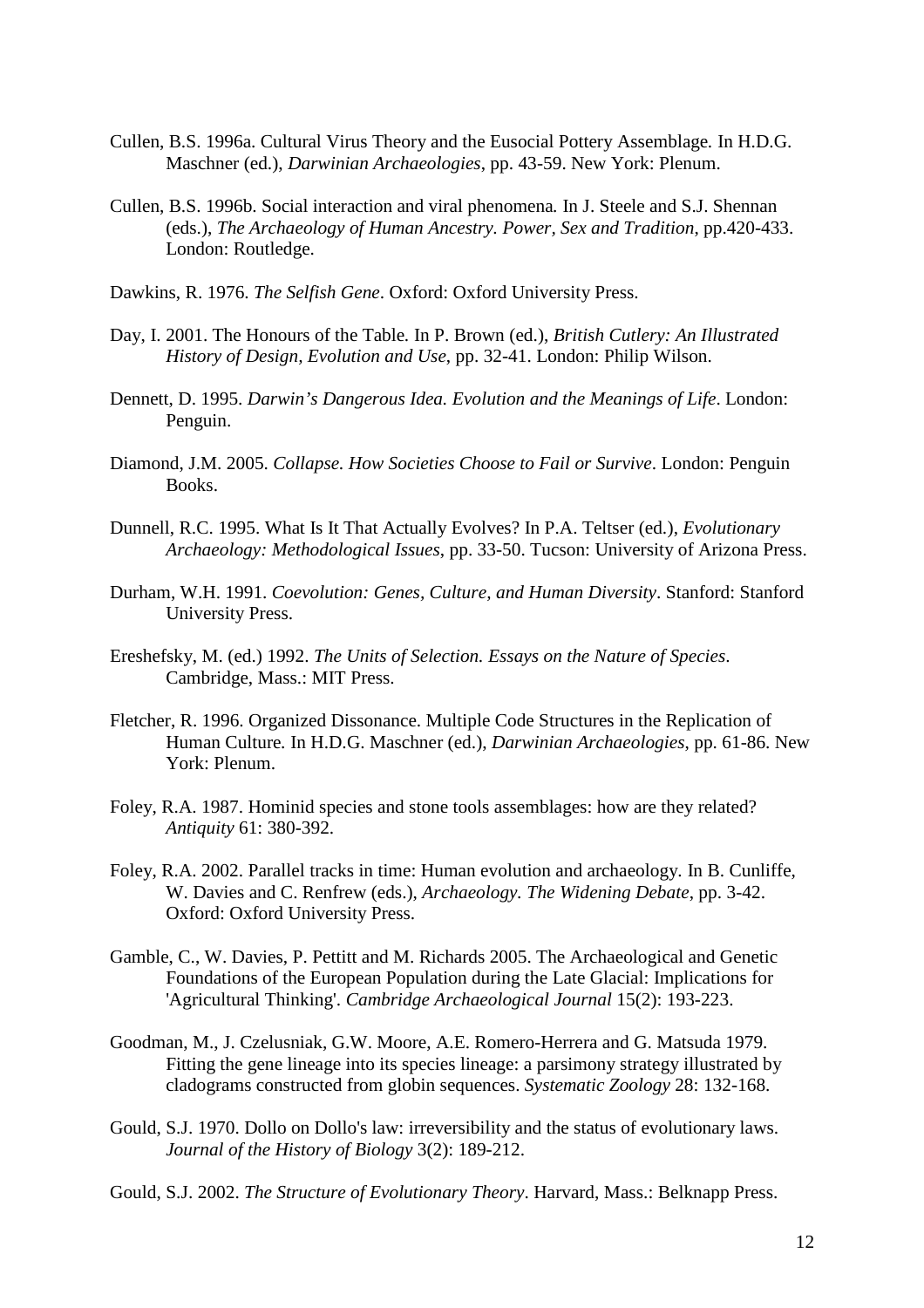- Hafner, M.S. and R.D. Page 1995. Molecular phylogenies and host-parasite cospeciation: gophers and lice as a model system. *Philosophical Transactions of the Royal Society of London, Series B* 349(1327): 77-83.
- Harmon, M.J., T.L. VanPool, R.D. Leonard, C.S. VanPool and L.A. Salter 2006. Reconstructing the Flow of Information across Time and Space: A Phylogenetic Analysis of Ceramic Traditions from Prehispanic Western and Northern Mexico and the American Southwest*.* In C.P. Lipo, M.J. O'Brien, M. Collard and S.J. Shennan (eds.), *Mapping our Ancestors. Phylogenetic Approaches in Anthropology and Prehistory*, pp. 209-230. New Brunswick: Aldine Transaction.
- Henrich, J. 2004. Demography and Cultural Evolution: How Adaptive Cultural Processes Can Produce Maladaptive Losses - the Tasmanian Case. *American Antiquity* 69(2): 197- 214.
- Himsworth, J.B. 1953. *The Story of Cutlery. From Flint to Stainless Steel*. London: Ernest Benn Ltd.
- Hughes, S. 1998. Getting to the Point: Evolutionary Change in Prehistoric Weaponry. *Journal of Archaeological Method and Theory* 5(4): 345-408.
- Hull, D.L. 1965. The Effect of Essentialism on Taxonomy Two Thousand Years of Stasis. *British Journal for the Philosophy of Science* 15: 314-326.
- Hull, D.L. 1978. A Matter of Individuality. *Philosophy of Science* 45: 335-360.
- Hull, D.L. 1987. Genealogical Actors in Ecological Roles. *Biology and Philosophy* 2: 168- 183.
- Humphries, C.J. and L.R. Parenti 1986. *Cladistic Biogeography*. Oxford: Clarendon.
- Ingold, T. 1993. Comment on Ben S. Cullen's *The Darwinian Resurgence and the Cultural Virus Critique*. *Cambridge Archaeological Journal* 3(2): 195.
- Jordan, P. and T. Mace 2006. Tracking Culture-Historical Lineages: Can "Descent with Modification" be Linked to "Association by Descent"? In C.P. Lipo, M.J. O'Brien, M. Collard and S.J. Shennan (eds.), *Mapping out Ancestors. Phylogenetic Approaches in Anthropology and Prehistory*, pp. 149-168. New Brunswick: Aldine Transaction.
- Kendel, J.R. and K.N. Laland 2000. Mathematical Models for Memetics. *Journal of Memetics - Evolutionary Models of Information Transmission* 4(1): online only.
- Lassen, E. 1960. *Ske, Kniv og Gaffel. Knives, Forks & Spoons*. Copenhagen: Høst & Søn.
- Lewis, P.O., M.T. Holder and K.E. Holsinger 2005. Polytomies and Bayesian phylogenetic inference. *Systematic Biology* 54(2): 241-53.
- Lewontin, R.C. 1970. The Units of Selection. *Annual Review of Ecology and Systematics* 1: 1- 14.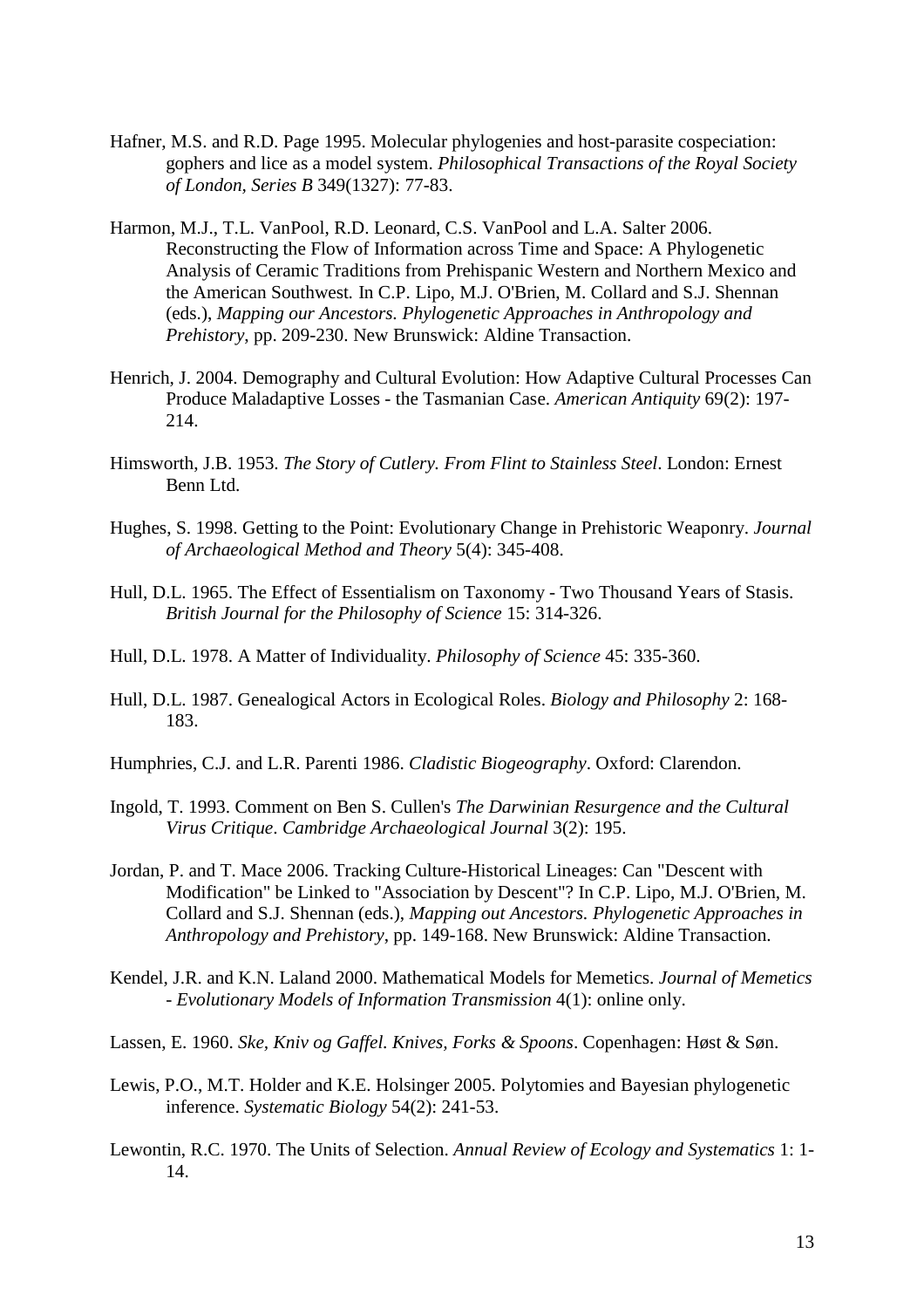- Lipo, C.P., M.J. O'Brien, M. Collard and S.J. Shennan (eds.) 2006. *Mapping our Ancestors. Phylogenetic Approaches in Anthropology and Prehistory*. New Brunswick: Aldine Transaction.
- Lumsden, C.J. and E.O. Wilson 1981. *Genes, Mind and Culture*. Cambridge, Mass.: Harvard University Press.
- Lyman, R.L. and M.J. O'Brien 2001. On Misconceptions of Evolutionary Archaeology: Confusing Macroevolution and Microevolution. *Current Anthropology* 42(3): 408- 410.
- Lyman, R.L. and M.J. O'Brien 2003. Cultural Traits: Units of Analysis in Early Twentieth-Century Anthropology. *Journal of Anthropological Research* 59: 225-250.
- Mace, R., C.J. Holden and S.J. Shennan (eds.) 2005. *The Evolution of Cultural Diversity. A Phylogenetic Approach*. London: UCL Press.
- Maddison, W.P. 1989. Reconstructing character evolution on polytomous cladograms. *Cladistics* 5: 365-377.
- Marquardt, K. 1997. *Eight Centuries of European Knives, Forks and Spoons*. Stuttgart: Arnoldsche.
- Marshall, C.R., E.C. Raff and R.A. Raff 1994. Dollo's law and the death and resurrection of genes. *Proceedings of the National Academy of Sciences of the United States of America* 91: 12283-12287.
- Mitchell, D. 2002. The Clerk's View*.* In P. Brown (ed.), *British Cutlery: An Illustrated History of Design, Evolution and Use*, pp. 19-30. London: Philip Wilson.
- Mirkin, B., F.R. McMorris, F.S. Roberts and A. Rzhetsky (eds.) 1997. Mathematical Hierarchies in Biology. Providence: American Mathematical Society.
- Moore, S. 1999. *Cutlery for the Table. A History of British Table and Pocket Cutlery*. Sheffield: The Hallamshire Press.
- Nelson, G. and N. I. Platnick 1981. *Systematics and Biogeography. Cladistics and Vicariance*. New York: Columbia University Press.
- O'Brien, M.J. and R.L. Lyman 2000a. *Applying Evolutionary Archaeology. A Systematic Approach*. New York: Kluwer Academic/Plenum.
- O'Brien, M.J. and R.L. Lyman 2000b. Darwinian Evolutionism Is Applicable to Historical Archaeology. *International Journal of Historical Archaeology* 4(1): 42.
- O'Brien, M.J. and R.L. Lyman 2004. History and Explanation in Archaeology. *Anthropological Theory* 4(2): 173-197.
- O'Brien, M.J., R.L. Lyman, Y. Saab, E. Saab, J.J. Darwent and D.S. Glover 2002. Two issues in archaeological phylogenetics: Taxon construction and outgroup selection. *Journal of Theoretical Biology* 215: 133-150.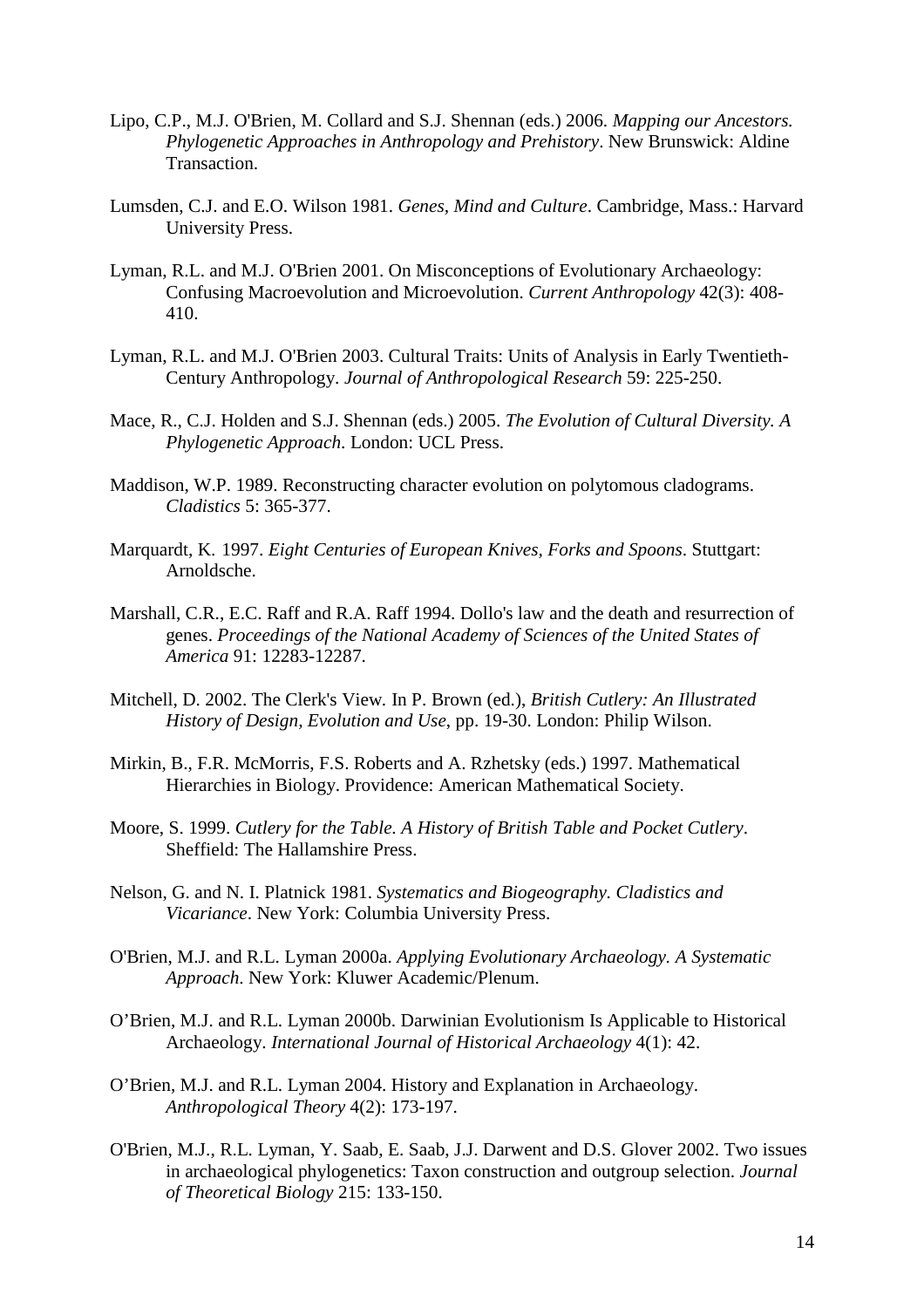- O'Brien, M.J., R.L. Lyman, D.S. Glover and J. Darwent 2003. *Cladistics and archaeology*. Salt Lake City: University of Utah Press.
- Page, R.D. 1988. Quantitative cladistic biogeography: Constructing and comparing area cladograms. *Systematic Zoology* 37: 254-270.
- Page, R.D. 1990a. Component analysis: A valiant failure? *Cladistics* 6: 119-136.
- Page, R.D. 1990b. Temporal congruence and cladistic analysis of biogeography and cospeciation. *Systematic Zoology* 39: 205-226.
- Page, R.D. 1993. Genes, organisms, and areas: The problem of multiple lineages. *Systematic Biology* 42: 77-84.
- Page, R.D. 1994a. Maps between trees and cladistic analysis of historical associations among genes, organisms, and areas. *Systematic Biology* 45: 58-77.
- Page, R.D. 1994b. Parallel phylogenies: Reconstructing the history of host-parasite assemblages. *Cladistics* 10: 155-173.
- Page, R.D. 1998. GeneTree: comparing gene and species phylogenies using reconciled trees. *Bioinformatics* 14(9): 819-20.
- Page, R.D. 2000. Extracting species trees from complex gene trees: reconciled trees and vertebrate phylogeny. *Molecular Phylogenetics and Evolution* 14(1): 89-106.
- Page, R.D. 2003a. Introduction*.* In R.D Page (ed.), *Tangled Trees. Phylogeny, Cospeciation, and Coevolution*, pp. 1-21. Chicago: University of Chicago Press.
- Page, R.D. 2003b. *Tangled Trees: Phylogeny, Cospeciation, and Coevolution*. Chicago: University of Chicago Press.
- Page, R.D. and M.A. Charleston 1997a. From gene to organismal phylogeny: reconciled trees and the gene tree/species tree problem. *Molecular Phylogenetics and Evolution* 7(2): 231-40.
- Page, R.D. and M.A. Charleston 1997b. Reconciled trees and incongruent gene and species trees*.* In B. Mirkin, F.R. McMorris, F.S. Roberts and A. Rzhetsky (eds.), *Mathematical Hierarchies in Biology*, pp. 57-70. Providence, RI: American Mathematical Society.
- Page, R.D. and M.A. Charleston 1998. Trees within trees: Phylogeny and historical associations. *Trends in Ecology & Evolution* 13: 356-359.
- Page, R.D. and M.A. Charleston 2002. TREEMAP. A Macintosh<sup>®</sup> program for the analysis of how dependent phylogenies are related, by cophylogeny mapping.
- Page, R.D. and J.A. Cotton 2002. Vertebrate phylogenomics: reconciled trees and gene duplications. *Pacific Symposium on Biocomputing* 2002: 536-47.